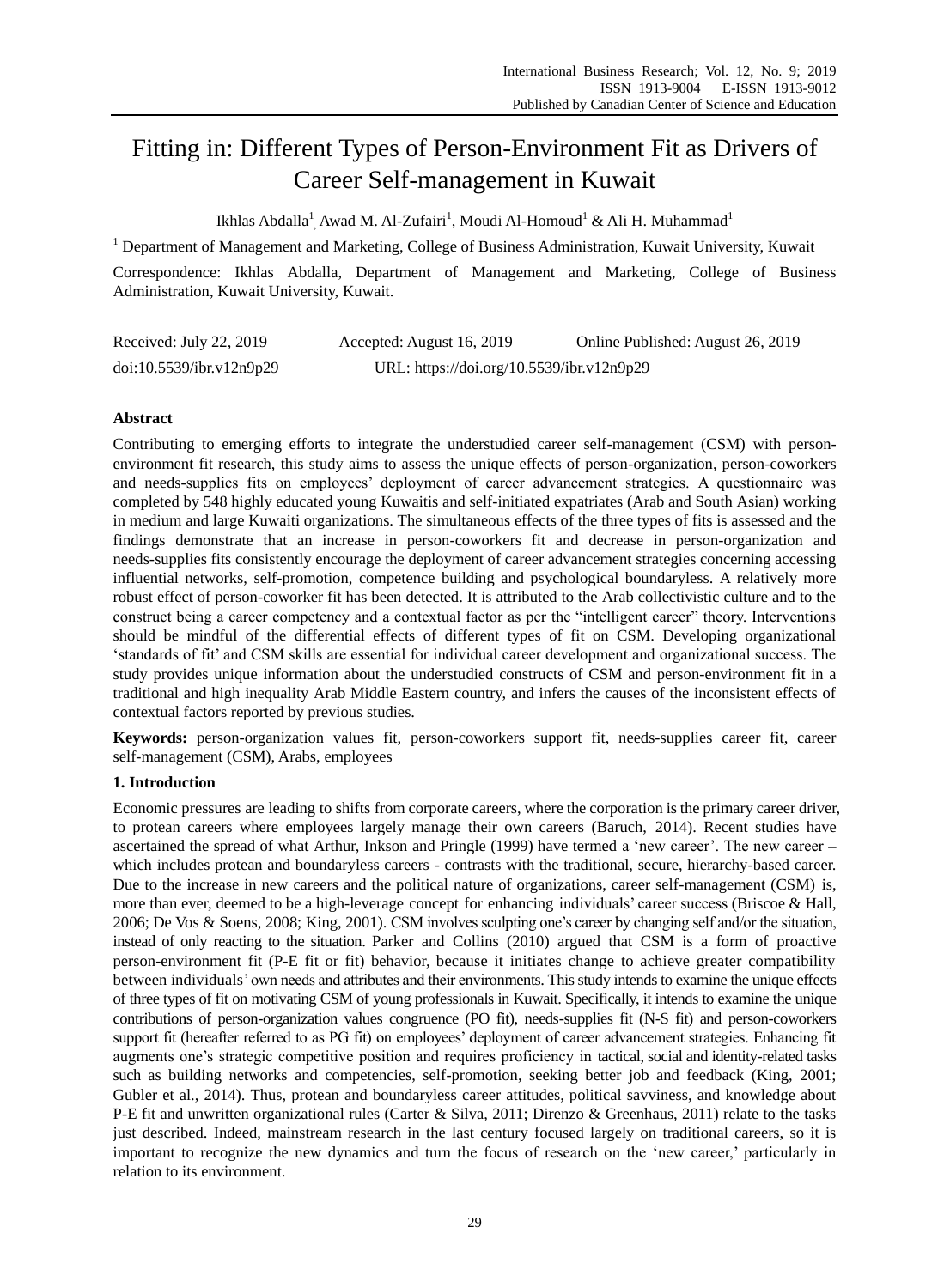CSM is relevant to P-E fit because it focuses on long-term compatibility between an individual's career expectations and the organization"s requirements. The P-E fit has been theoretically and empirically linked to individual and organizational outcomes. However, little research has been done on the relation between fit and CSM (Parker et al., 2010; Kostal & Wiernik, 2017). The lack of research investigating this theoretical proposition is especially surprising given the large amount of P-E fit research going back more than a century. Another shortcoming in the fit literature revealed by Kristof-Brown, Zimmerman and Johnson"s (2005) meta-analysis study and by other studies, is the rarity of research focusing on P-E multi-dimensionality. Kristof-Brown et al. (2005) stressed the importance of assessing the unique contribution of each kind of fit because people assess different aspects of their environments separately. So far, only a few types of fit have been studied, the PO fit being the most studied. Empirical studies which simultaneously examined different types of fits have found that the fits differentially relate to employee attitudes and behaviors (Greguras & Diefendorff, 2009). This led to calls for more research on the understudied fits and for research exploring new kinds of fits (e.g., Kristof-Brown et al., 2005). There have also been calls for research into the relations between different kinds of fits and different types of proactive career behavior (Parker & Collins, 2010) and particularly in high inequality societies (Kostal & Wiernik, 2017).

Understanding the role of different types of P-E fits within the career development domain has, therefore, both theoretical and practical significance because research into the conditions that foster or undermine people"s career development helps to advance formal knowledge of the causes of organizational outcomes and human behavior and wellbeing (Ryan & Deci, 2000). Consistent with the calls of Parker and Collins (2010), this paper aims to contribute to the recent efforts to integrate the literature on CSM and fit by examining the effects of PO, PG and N-S fits on employees" deployment of career advancement strategies. This is done through analyzing these relationships in a sample of highly educated young Kuwaitis and self-initiated expatriates (SIEs, specifically Arabs and South-Asians) working in Kuwait. The choice of the fits was based on their relevance to CSM (Parker & Collins, 2010), and was also guided by the suggestions of Werbel and Gilliland (1999) who stated that assessing PO fit should be based on values and/or needs, and that assessing PG fit should be based on interpersonal attributes and broad-based proficiencies. Mayo et al. (2012) indicated that coworker support had a more consistent effect in managing specific stressors – such as nonlinear career challenges - than supervisor support. Parker and Collins (2010) stressed the relevance of person-job fit (i.e., N-S fit and demand-abilities fit) as antecedent to CSM. Ashford & Black (1996) and Cable and DeRue (2002) found that N-S fit is more effectual predictor of individual behavior than demand-abilities fit which is more relevant to organizations.

Consistent with the suggestions just described, this study adopts the PO fit construct (Cable & DeRue, 2002), which is commonly used in supplementary fit research tradition. PO fit refers to the congruence between the employee"s values and organizational values and culture. The PG fit used here refers to the correspondence between the employee's needs and perceived coworkers' support, and N-S fit refers to the correspondence between employees" needs and the amount of rewards their jobs offer (Cable & DeRue 2002; Seong & Kristof-Brown, 2012). N-S fit and PG fit are part of the complementary fit research tradition. The three fits of this study are consistent with Kristof"s (1996: 4-5) definition of fit which integrates the complementary and supplementary fit traditions as follows: "… *the compatibility between people and organizations that occurs when: (a) at least one entity provides what the other needs, or (b) they share similar fundamental characteristics, or both*". These traditions represent distinct research streams within the P-E fit paradigm (Cable & Edwards, 2004). In response to calls to integrate the two traditions, this study is following a method used by Cable and Edwards, (2004), which utilized and analyzed constructs from both traditions simultaneously to predict their unique effects on employee behavior.

Regarding CSM literature, recent reviews (e.g. Gubler et al., 2014; Kostal & Wiernik, 2017), have indicated that most research was theoretical, attitudinal and focused mainly on the outcomes of behavior. The empirical studies were Western-centric and focused primarily on tertiary students. Thus, there is need to extend research on CSM and its antecedents to non-Western regions (Gubler et al., 2014; Kostal & Wiernik, 2017; Segers et al., 2008). To the best of our knowledge there is only one study on antecedents of CSM in the Arab Middle Eastern region and it focused on demographic differences in protean behavior (Abdalla, Al-Homoud & Muhammad, 2019). This study, therefore, contributes to the literature by examining the effects of contextual antecedents on CSM in Kuwait. Although culture is not the primary focus of this study, it is useful to explore the applicability of the protean career and P-E fit concepts to Arabs, whose societal values emphasize high in-group collectivism, power-distance (obedience to authority), uncertainty avoidance, resistance to change, and masculinity (Abdalla, 2006; Hofstede, 2001). Agency, self-directedness, risk-taking and change orientation, which are inherent in the protean career construct, have less of an expression in Arab culture. The protean construct, therefore, might not be easily transferable to the Arab workplace. On the other hand, Arab societal values of conformity, comradeship and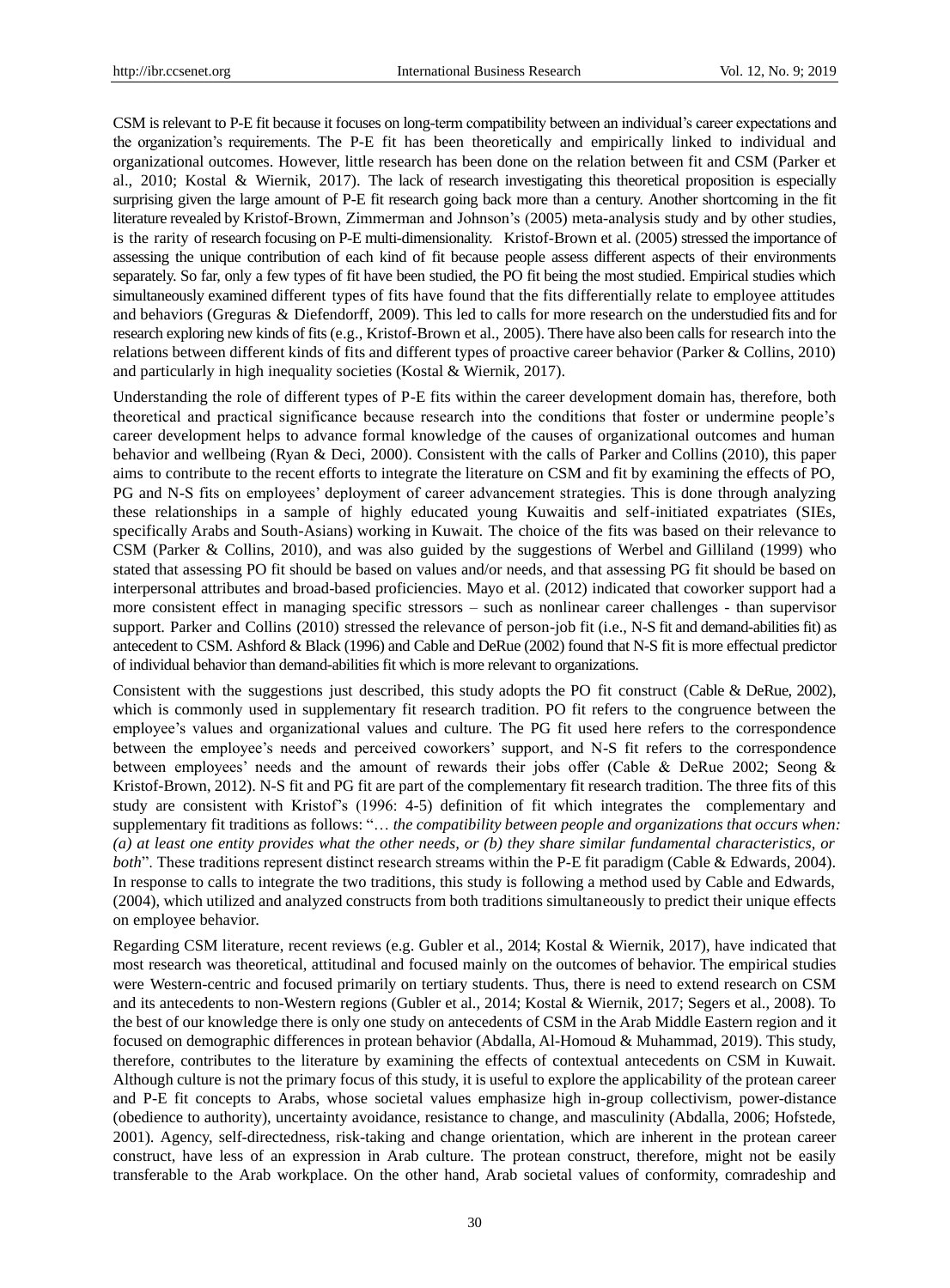fitting-in with the larger group may make their responses to P-E mismatch different, perhaps milder than those of Westerners. Consequently, the relationships between P-E fit and CSM in the Arab region might not mirror the results of western-based studies.

We address two preliminary questions related to CSM and P-E fit. First, do the different kinds of fit namely, PO, PG and N-S fits have different effects on CSM? That is, what are the unique contributions of each fit when they are simultaneously assessed? In this regard, Cable and Edwards (2004) and Kristof-Brown et al. (2005) suggested that research comparing the effects of simultaneous assessments of multiple kinds of fit is needed. Second, given the Arab culture where fitting in and getting along is more important than getting ahead (Abdalla, 2006), do the findings echo the relationships found in Western cultures? With the scarcity of research on CSM in general and particularly in its relation to specific P-E fits, the answers to these questions will contribute to the literature on CSM and fit. Also, they will provide a better understanding of how these important constructs apply cross-culturally. The remainder of this paper is structured in the following manner. First, it describes the current call for research on different kinds of P-E fit and CSM, and the effect of fit on CSM (represented here by deployment of career advancement strategies), and their theoretical base as well as empirical findings. Next, it integrates CSM and fit research into three hypotheses. The method and analysis are then presented. The results are discussed within the literature and Arab socio-political environment. The paper also advocates studying specific types of P-E fit as related to CSM to advance our understanding of the understudied protean career, and to further the development and sustainability of employees' careers and organizational outcomes. In this paper career, proactive behavior, protean behavior, proactivity and CSM are used interchangeably.

## **2. Literature Review**

## *2.1 Career Proactive Behavior*

One of the most innovative contributions to capturing the changing nature of careers has been the research in the protean career (Briscoe & Hall, 2006), a concept that is complementary to the boundaryless career (Arthur & Rousseau, 1996). Given the increasing employment pressures, the protean career is gaining increased attention from researchers and practitioners. Baruch (2014) stated that there was accelerated interest in the concept of protean career and its applications, both in Western and in global contexts. Protean career orientation is a contract with oneself, rather than between oneself and an organization, leaving much of the career development to the individual's initiation and proactivity, and in which self-management is paramount (De Vos & Soens, 2008). CSM entails charting the career landscape, knowing the decision-makers who influence one"s career (the Gatekeeper) and deploying strategies to enhance one's strategic positioning and influencing effectiveness (Seibert, Kraimer & Crant, 2001; King, 2001). Hence, it aims to enhance the P-E fit by changing self and/or the environment (Parker and Collins, 2010) and by utilizing strategies to increase career opportunities and eliminate threats (Briscoe & Hall, 2006).

A wide variety of career advancement tactical behaviors were studied, however, most studies focused on students" job search and employees" training (Gubler et al., 2014). Among the few studies that simultaneously assessed a wide spectrum of career advancement strategies is Carter and Silva's (2011) study. Their study covered a variety of tactics such as seeking access to high profile assignments, influential networks, visibility, support, feedback, training and knowledge about labor markets and political landscape. Theoretically, it is well established that engagement in such strategies is a function of the interaction between environmental factors and individual ones (Ng, Sorensen, Eby & Feldman, 2007). Even people with protean and boundaryless career orientations have to comply with certain organizational and contextual boundaries (Baruch, 2014). It is, therefore, important to study the impact of contextual factors such as PO, PG and N-S fit on CSM. Below we present a brief clarification of the P-E fit constructs and review of relevant research.

# *2.2 P-E Fit*

# 2.2.1 Clarifying the Conceptual Differences between the Constructs

Researchers have drawn from the supplementary and complementary traditions of the P-E paradigm to predict outcomes that span all stages of work life, ranging from career and organization choice, to job satisfaction and stress to decisions to change the situation (e.g., quit) or change self (e.g., develop new skills). Complementary fit approach, of which N-S and PG fits are part, occurs when the weaknesses or needs of the individual are offset by the environment or vice-versa (Cable & Edwards, 2004). That is, N-S fit and PG fit used in this study refer to occasions when an entity (i.e., organization or coworkers) offers the amount of reward/support that an employee wants. In contrast, PO fit, like other supplementary fits, exists when a person and an organization possess similar or matching attributes (e.g., skills or values) that both consider important (Cable & Edwards, 2004). For example, when both the employee and organization consider job security to be important. Thus, the difference between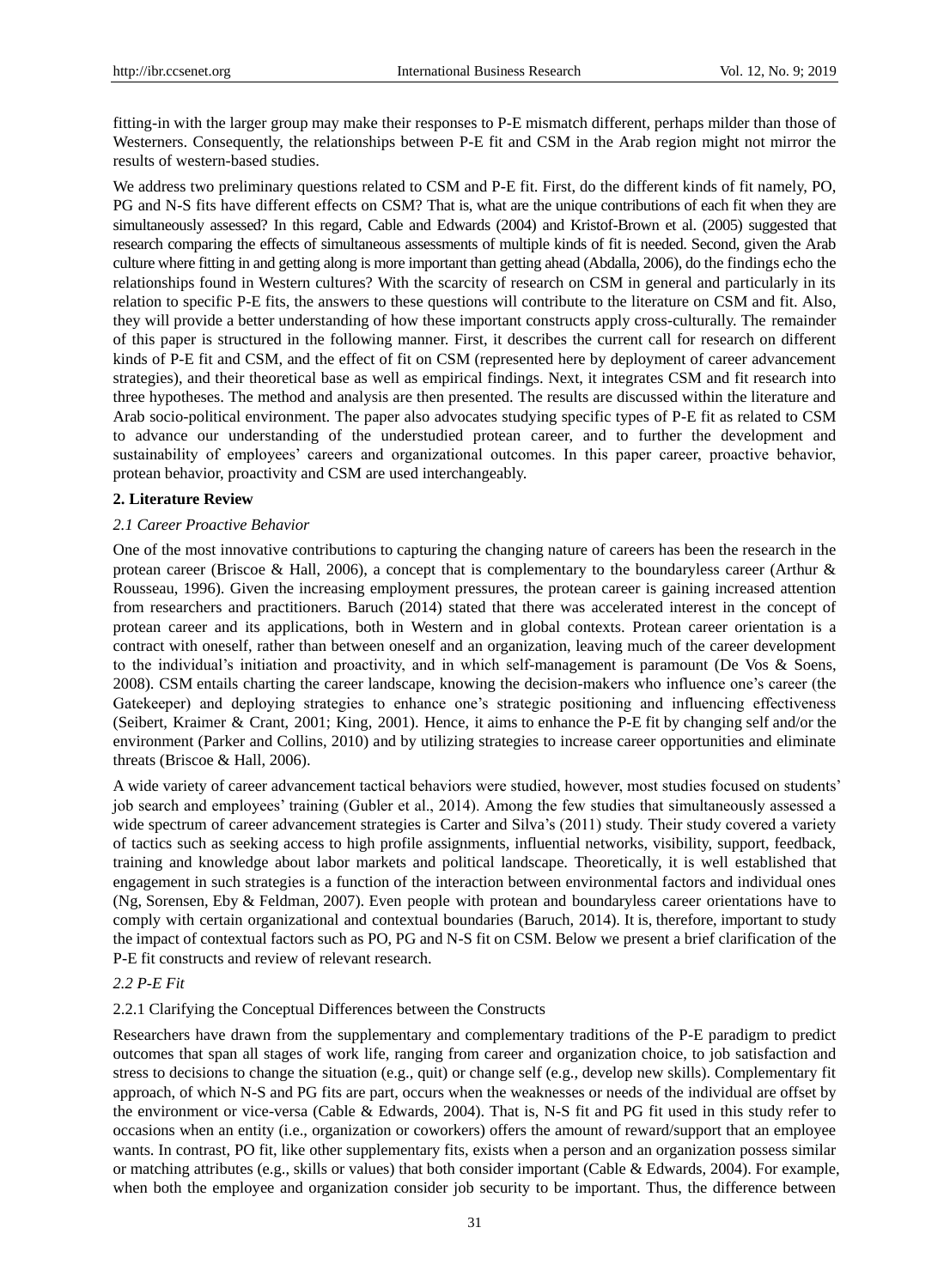N-S and PG fit and PO values fit is that the first two constructs focus on the amount of the attribute received from the job or coworkers while the latter focuses on the importance of the attribute/value. In this regard Cable and DeRue (2002: 876) stated, "Theoretically, the fit between the employee's needs and the rewards that emanate from the job is quite distinct from …. values congruence". They noted that a job could deliver needed rewards even if the job incumbent did not fit the organization"s values. This is because N-S fit is based primarily on job outcomes. Their study and many others tested and refuted the assumption that employees" value congruence with organizations is one specific form of N-S fit and therefore one of many job rewards. In this respect Cable and Edwards (2004) stated that both N-S fit and value congruence independently affect employee attitudes and outcomes, such that each predicts attitudes and outcomes when the other is controlled. They asserted that N-S fit and value congruence represent distinct theoretical processes with unique effects on employee attitudes and behavior. It was found that people form separate cognitions about their fit with their organization"s cultural values (PO fit), and their fit with their job in return for their service (N-S fit) as well as about the fit with their coworkers in terms of the support received (PG fit). Hence, a 'simultaneous effects' perspective has been recommended by several researchers to determine the unique contributions of these kinds of fit (Cable and Edwards, 2004; Greguras & Diefendorff, 2009). These suggestions are consistent with the P-E framework offered by Kristof (1996) which depicts both complementary and supplementary fits as separate processes with different underlying logic.

## 2.2.2 PO Fit

As mentioned above, value congruence is a very prominent concept within the supplementary tradition of the P-E paradigm and organizational behavior research. In this stream of research, values are beliefs that transcend specific situations, pertain to desirable end state or behavior, guide choice of behavior or events and vary in terms of relative importance (Schwartz, 1992). Theoretically and empirically it is suggested that employees with higher PO fit have more positive work attitudes and feel involved with the broader mission of the organization. The logic is that individuals like to work in environments that reinforce their self-concept. The accruing gratification was empirically linked to low turnover, increased employee embeddedness in their organizations and to decreased engagement in CSM (Tak, 2011; Parker et al., 2010). It would be interesting to know whether these results are supported in high power distance and low agency societies. In such societies, subjugation of personal interest to leaders" interest is encouraged. Thus, we propose:

Hypothesis 1: PO fit discourages engagement in CSM and PO incongruence enhances it.

#### 2.2.3 N-S Fit

CSM is theoretically and empirically linked to Person-Job fit concept (Edwards, 1991; Parker et al., 2010). Proactive behavior is more energized by perceptions of unfairness, imbalance or mismatch in needs-supplies and demand-abilities, particularly when individuals feel safe and valued, and when the cost of failure is low. Wang et al. (2014) argued that N-S fit at the workplace signals that the current employment provides worthwhile return on investment and meaningful experiences, which encourage employees to embed in the organization and lower their proactivity. In contrast, N-S mismatch suggests negative contexts and psychological contract breach. Hence it motivates people to initiate protean and/or boundaryless tactics in order to pursue meaningful careers (Hirschi et al., 2013; Parker & Collins, 2010). Thus, an examination of the presumed negative effect of the match between individual career growth needs and job rewards (N-S fit) on the variance of CSM is warranted. Therefore, it is proposed that:

Hypothesis 2: Perceived N-S fit decreases engagement in CSM and mismatch in needs and supplies enhances it.

# 2.2.4 PG Fit

Research has emphasized the importance of interpersonal relationships within the work setting, particularly in relation to coping with today"s employment pressures (Mayo et al, 2012). Supervisors, colleagues and subordinates are important sources of the emotional and technical support that is needed to effectively engage in CSM. Thus, the fit between the employee's needs and the perceived support of coworkers is considered crucial for career success (Werbel & Gilliland, 1999). Many theories and empirical studies have linked social capital with effective CSM and career success. For example, Arthur, Claman, and DeFillippi (1995) argued that "knowing whom", "knowing how" and "knowing why" are essential competencies for "intelligent careers". For Arabs, the PG fit construct, "knowing whom" competency and comradeship are especially important, because of Arabs" high in-group collectivistic culture (Abdalla, 2006; Hofstede, 2001).

It is important to note that previous research has found that support from supervisors, a frequently offered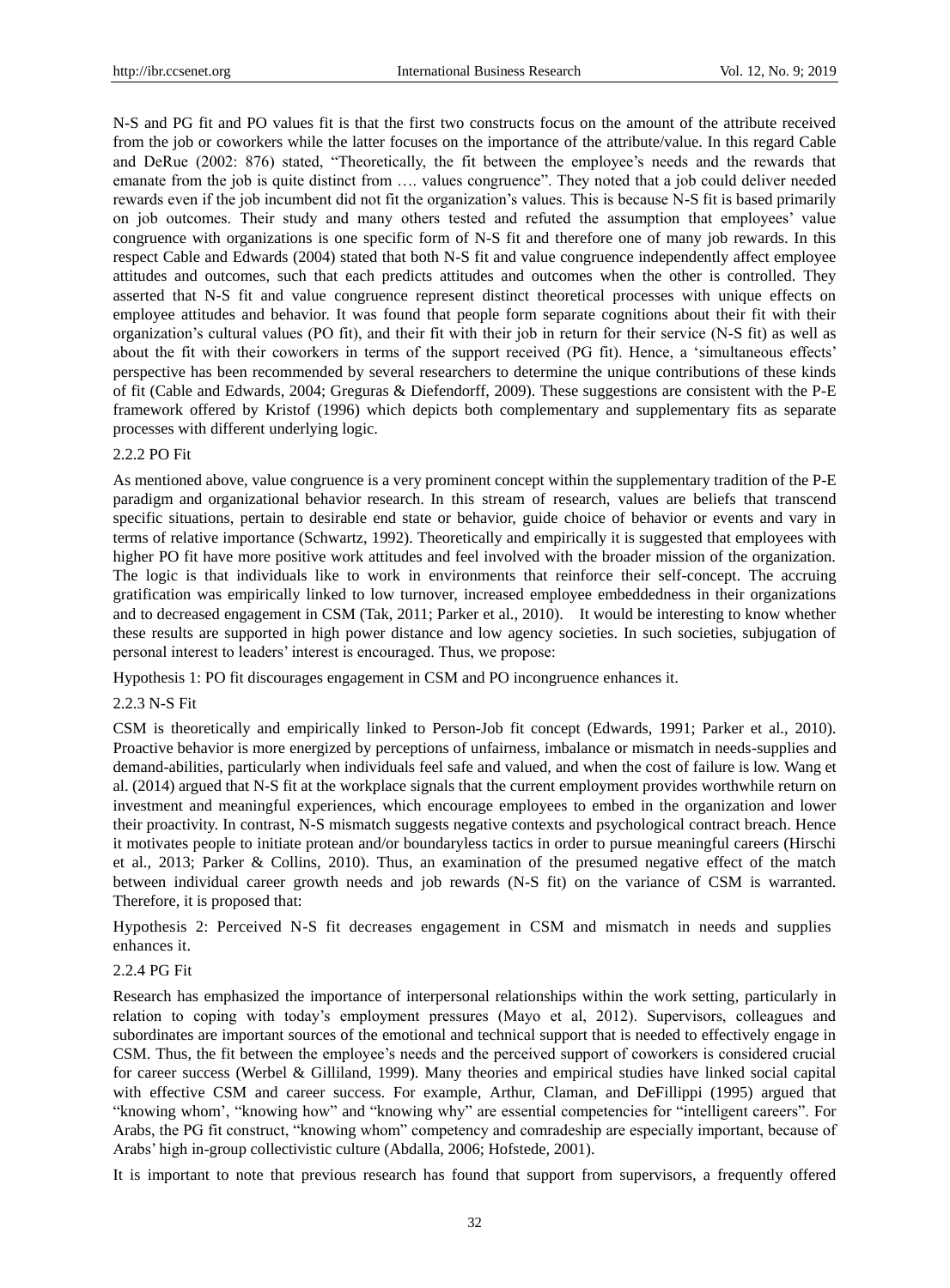prescription in the practitioners" guidelines, is not as consistently positive in lowering stress as that of coworkers (Mayo et al., 2012). It was found that when supervisors are perceived as sources of stressors (e.g., career barriers), their support makes matters worse by magnifying the negative impact of the stressors - perhaps due to the employees mistrusting the supervisors" sincerity. However, when the source of employees" stressors is unlinked to the supervisor, the supervisor will be in a better position to alleviate the negative consequences of stress. In contrast, most career systems are beyond the control of coworkers. Employees, therefore, are less likely to identify coworkers as their career stressors and, consequently, coworkers" support might be more effectual than supervisors" support in enhancing CSM (Mayo et al., 2012). For these reasons, and others, the coworkers" support construct is used as one of the antecedents of CSM in this study. Specifically, the reasons for including coworkers construct are: First, coworkers are important sources of support for employees. Second, although coworkers can certainly influence work dynamics, they do not typically have the authority to shape employee work assignments and careers in the manner that supervisors do. Consequently, employees are less likely to attribute career barriers to coworkers, and a reverse effect for coworkers" support is not expected. Instead, having supportive coworkers encourages employees to vent their frustrations, provide fresh ideas that help them cope with career challenges and coach them to develop new ways to manage their careers. Third, supervisors shape the career context. Also, in this study supervisors" values and support are incorporated in the PO fit and N-S fit constructs respectively. Due to these overlaps, it was decided to include a coworkers" support construct rather than a supervisor"s support construct. Further, we argue that high PG fit is expected to be positively related to CSM because the construct is competence-based (Arthur et al., 1995; Cable & DeRue 2002) and provides the support and empowerment needed to engage in CSM. Thus, we propose:

Hypothesis 3: PG fit encourages CSM and lack of PG fit dampens it.

#### **3. Method**

## *3.1 Procedure and Participants*

The participants were 548 highly educated employees working in various medium to large public and private Kuwaiti organizations. The questionnaires were administered by the research team through their contacts in those organizations. The respondents" voluntary participation was requested by the team, no formal involvement of the management of the organizations was solicited and no payments were made to any of the participants. The response rate was 71%. Fifty four percent of the sample was from the private sector, 52% were men, 58% were Kuwaitis, 42% were Arab and South Asian SIEs, 79% were married, 72% had bachelor's degrees, and 28% had graduate degrees. Ages ranged from 24 to 49 years (35% were below 30 years; 38% were between 30-39 years and 27% were between 40-49 years).

# *3.2 Measures*

#### 3.2.1 Career Advancement Strategies

Employees" career advancement strategies were measured utilizing a 19-item scale developed by Carter and Silva (2011) which assesses employees" strategies for discerning the career competitive landscape, seeking better capabilities, feedback, visibility, opportunities inside and outside the organization, networking, and for getting/providing support. The total scale has Cronbach Alpha reliability score ( $\alpha = 0.92$ ). The scale was originally used by Carter and Silva (2011) on a sample of 3,345 high potential employees of Fortune Global 500. The respondents were asked to think of their overall career since completing their last degree and determine the extent to which they actively used each of the 19 tactics. A 5-point scale ("not at all" to "a great extent") was used.

#### 3.2.2 PO, N-S and PG Fits

PO and N-S fits were measured by commonly used scales of Cable and DeRue (2002). Each scale consists of 3 items. Since PG fit in this study is conceptualized as the match between coworkers" support and the participant"s needs, a modified version of the N-S fit scale was used by replacing the word "job" by "coworkers" and the statements were adjusted accordingly, as recommended by Cable and DeRue (2002). Other researchers (e.g., Greguras & Diefendorff, 2009) made similar changes to Cable and DeRue"s (2002) scales to measure different fits. That is, the three items of the PG fit scale used in this study asked participants to evaluate the extent to which their coworkers provided them with the needed support. Sample items for each scale and Cronbach Alpha reliability scores are as follows: PO fit: "*The things that I value in life are very similar to the things that my organization values*," (α = 0.83); N-S fit: "*There is a good fit between what my job offers me and what I am looking* for in a job",  $(\alpha = 0.89)$ ; PG fit: "*There is a good fit between the support I need to do my job and the support provided by my coworkers*",  $(a = 0.87)$ . All fit items were responded to using 5-point scales, ("not at all"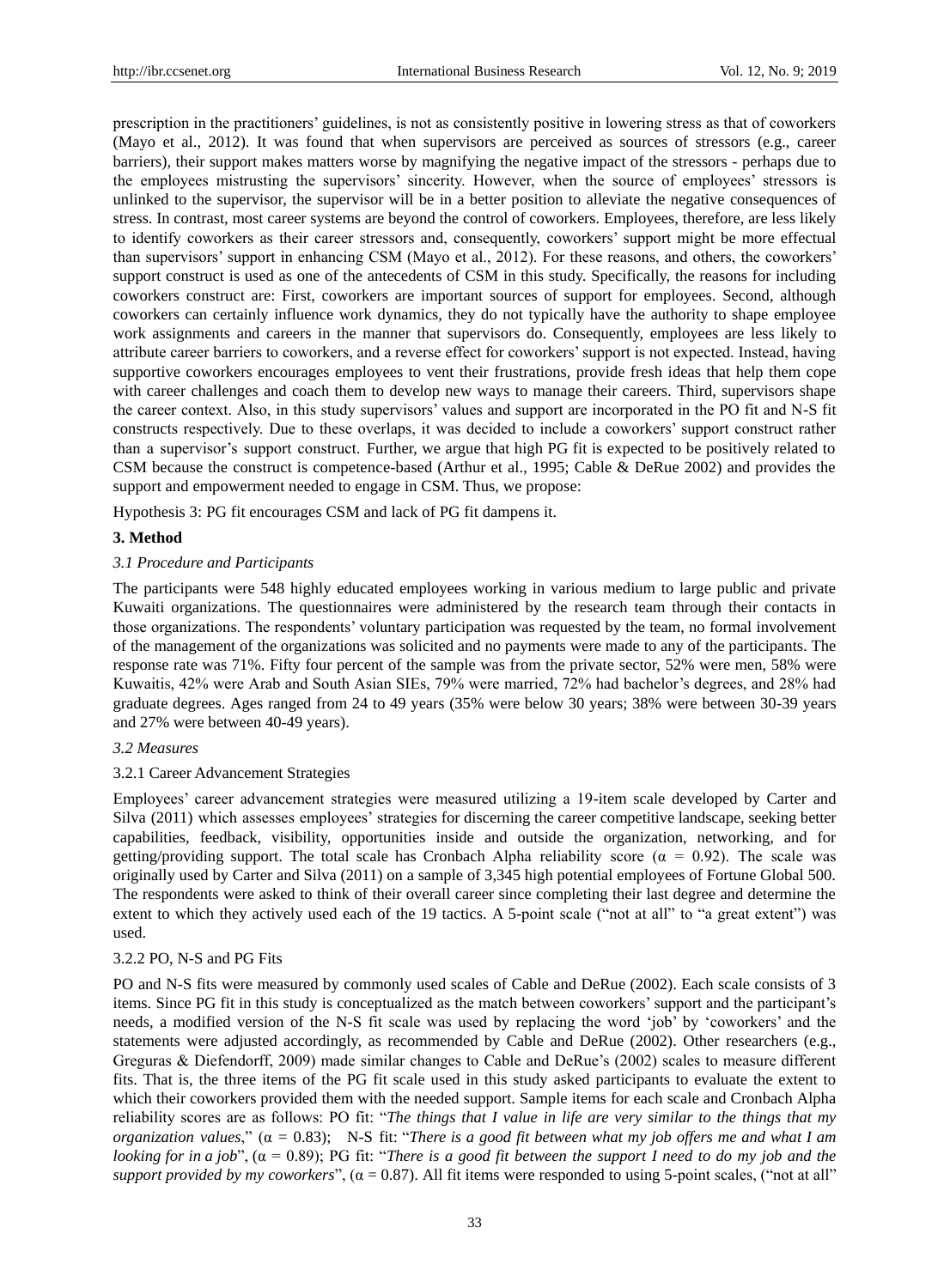to "completely"). All scales were translated into Arabic using a translation-back-translation procedure (Brislin, 1970).

#### **4. Analysis and Findings**

## *4.1 Factor Analysis*

An exploratory factor analysis was performed on the 19 items of the career advancement strategies scale (Carter & Silva, 2011). Factor loading of  $\geq 0.55$  was accepted which is slightly higher than the score recommended by Hair et al. (2006), and no cross loading larger than 0.50 was accepted. One item ("*I make sure my supervisor knows I am willing to work long hours and/ or weekends")* did not satisfy the criteria and was excluded from the analysis. A four-factor solution was produced. The correlation between the factors was not high enough to suggest a major overlap between them (Table 1). Like the findings of Carter and Silva (2011) and Briscoe and Hall (2006), the factors suggest that individuals use tactics in groups. The groups were labeled to reflect their contents and to match the labels used in previous research, i.e., Access-to-power, Self-promotion, Psychological Boundaryless, and Competence building. The number of items per factor, Cronbach Alpha reliability scores and sample items are as follows: Access-to-power (5 items;  $\alpha = 0.80$ ; "*I get myself introduced to people in my organization who can influence my career*"); Self-promotion (4 items; α = 0.80 ; "*I make sure I get credit for the work I do*"); Psychological Boundaryless (5 items; α = 0.85; "*I make sure I remain informed about my market value and opportunities*"); Competence building (4 items; α = 0.77; *"I am proactive in getting new job competencies through training and development programs"*). The analysis produced distinct strategy groups with high reliability scores, therefore, the total score of the 19 items was not used (Hair et al., 2006). The results support the measure's internal consistency and construct validity and extended its external validity to the Middle Eastern cultures.

|                    | Mean<br>(SD)  | Gender                 | Nationality |                       | Age Experience A to P |                       | PB                | SP          | CB                   | PG fit                | $N-S$<br>fit |
|--------------------|---------------|------------------------|-------------|-----------------------|-----------------------|-----------------------|-------------------|-------------|----------------------|-----------------------|--------------|
| Nationality<br>Age |               | $-0.094$<br>$-.169$ ** | $.194***$   |                       |                       |                       |                   |             |                      |                       |              |
| Experience         |               | $-146$                 | $.181***$   |                       |                       |                       |                   |             |                      |                       |              |
| A to P             | 3.55<br>(.86) | $-.158$ <sup>**</sup>  | $-.027$     | $-.017$               | $-0.016$              |                       |                   |             |                      |                       |              |
| PB                 | 3.3<br>(.89)  | $-0.058$               | $-.028$     | $-.140$ <sup>**</sup> | $-.156$ <sup>**</sup> | $.573**$              |                   |             |                      |                       |              |
| ${\rm SP}$         | 3.6<br>(.92)  | $-0.038$               | $-.162**$   | $-.127***$            | $-.130$ <sup>**</sup> | $.503***$             | $.573**$          |             |                      |                       |              |
| CB                 | 3.6<br>(.81)  | $-.086*$               | $-0.026$    | $-.094*$              | $-.100*$              | $.613***$             | $.645***$         | $.440^{**}$ |                      |                       |              |
| PG fit             | 3.6<br>(.72)  | $-0.055$               | 0.060       | $-.091$ <sup>*</sup>  | $-.110*$              | $.252$ **             | $.180^{\ast\ast}$ | $.170^{**}$ | $.236***$            |                       |              |
| N-S fit            | 3.4<br>(.77)  | $-.097*$               | 0.067       | .041                  | .001                  | $-0.062$              | $-.169**$         | $-.090*$    | $-.091$ <sup>*</sup> | $.310^{**}$           |              |
| PO-fit             | 3.3<br>(.87)  | 0.007                  | 0.076       | .049                  | .032                  | $-.200$ <sup>**</sup> | $-.308***$        | $-.163***$  | $-.197***$           | $-.112$ <sup>**</sup> | $.254***$    |

Table 1. Means, standard deviations, and correlation coefficients

\*\*  $P \le 0.01$ ; \*  $P \le 0.05$ ; Nationality: Kuwaiti = 1, SIE = 2; Gender: male = 1, female = 2. A to P, PB, SP, CB refer to Access to power, Psychological boundaryless, Self-promotion and Competence building, respectively

## *4.2 Cluster Analysis*

Following the method used by Carter and Silva (2011) and Briscoe and Hall (2006) we explored whether meaningful clusters of people with different career advancement strategic orientations could be identified. Using the four factors (i.e., groups of strategies) we applied a two-step Cluster Analysis (Hair et al, 2006) which produced a solution of two clusters. All four factors differentiated one cluster from the other. Guided by the content of each cluster and the labels used by previous research (e.g., Seger et al., 2008), the cluster of people with a strong protean career orientation is labeled "Hunter" and the one with weak protean orientation is labeled "Dependant" (Figure 1). The Cluster Analysis on the four strategy groups produced two distinct career strategic orientations, indicating that the participants follow one of two distinct career self-management orientations to advance their careers. The Hunters, who represent 53% of the sample, have stronger protean orientations and use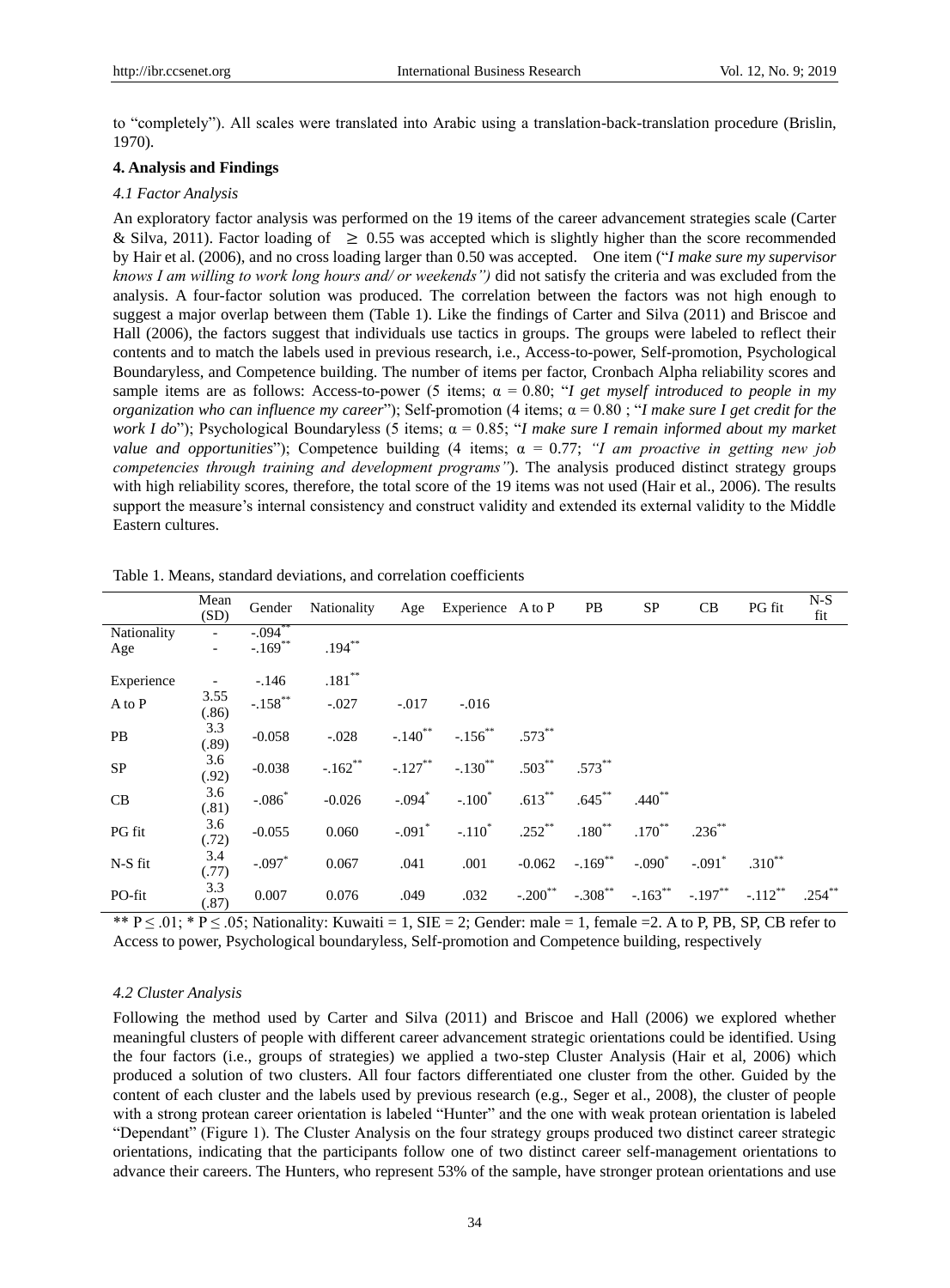all four strategy groups more than the Dependants. In contrast, the Dependants rely largely on their employers to manage their careers (Figure 1). Thus, the results extend the construct validity of the measure to the Arab region. The study controlled for the effects of gender, age, work experience and nationality (Kuwaiti, non-Kuwaiti) which are generally related to CSM. Since the variance in the respondents' education was small (university degree or higher) and had an insignificant effect on the results, it was removed from the analyses.



Figure 1. Two-step cluster analysis: Hunter and Dependant strategic orientations

#### *4.3 Addressing the Hypotheses*

Descriptive statistics and correlation coefficients are presented in Table 1. Hierarchical linear and logistic regression analyses were used to address the three research hypotheses. Hierarchical linear regression assessed the unique contributions of PO, PG and N-S fits (independent variables) to the variance in the deployment of the four strategy groups (dependent variables; Tables 2). Table 3 presents the results of the hierarchical logistic regression analysis (Wald test) which assessed the impact of the PO, PG and N-S fits on the two strategic orientations (i.e., dependent variables, namely, Hunter and Dependant).

The results of the hierarchical linear regression analysis pertaining to the effects of PO, PG and N-S fits on the four types of strategy groups confirmed the three hypotheses (Table 2). The results show unique and consistent effects of the three types of fit on each of the four groups of career advancement strategies. As predicted, the directions of the effects are different; PG fit has a positive effect on the strategy groups and PO and N-S fits have negative effects. Also, PG fit seems to be more effectual than PG and N-S fit in predicting the four strategy groups. Specifically, the results suggest that employees increase the deployment of the four types of career advancement strategies when they have supportive coworkers (PG fit), when their needs are not fulfilled by their jobs and/or their values conflict with their organizations' values and culture. As for the career strategic orientations, the logistic regression results (Table 3) show that the likelihood of individuals to have Hunter rather than Dependant career orientations is doubled if they have PG fit and is reduced by 25-30% if they have either PO fit or N-S fits. The control variables (covariates) show that the likelihood of being a Hunter is lower by 20% to 38% if the participant is a female, older in age, non-native or with longer years of experience. That is, Hunter orientation is stronger among Kuwaitis, men, younger employees and those with fewer years of experience.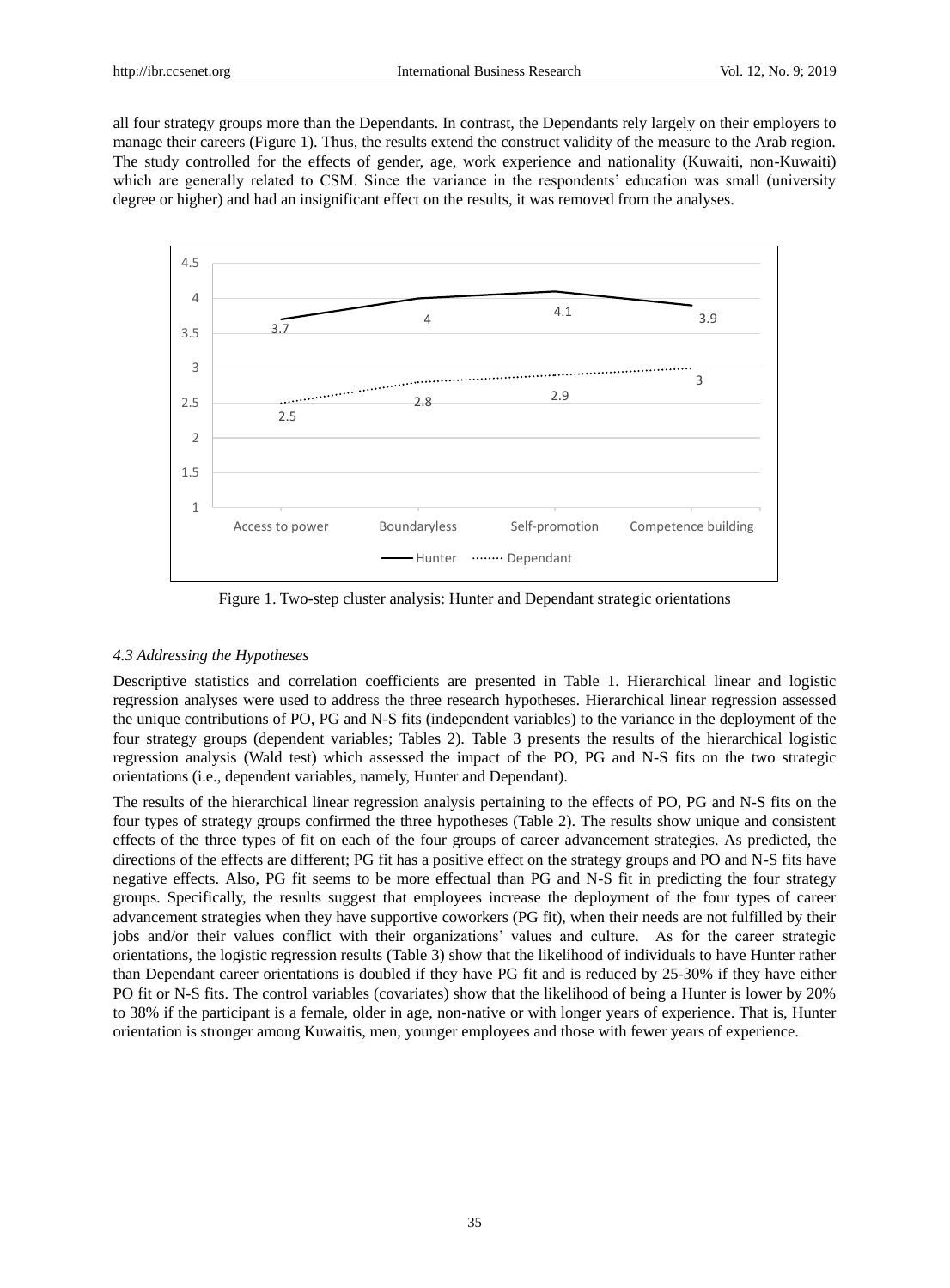| #<br>Access to power |                      |          |                | Psychological boundaryless |                        |                                                  |               | Self-promotion |                        |             |         | Competence building |                        |        |         |     |                        |
|----------------------|----------------------|----------|----------------|----------------------------|------------------------|--------------------------------------------------|---------------|----------------|------------------------|-------------|---------|---------------------|------------------------|--------|---------|-----|------------------------|
|                      |                      | Stand.   |                | P                          | Adj.<br>R <sub>2</sub> | Stand.                                           |               | P              | Adj.<br>R <sub>2</sub> | Stand.<br>В |         | D                   | Adj.<br>R <sub>2</sub> | Stand. |         | D   | Adj.<br>R <sub>2</sub> |
|                      | Nationality          | $-.07$   | $-1.73$        | .09                        | .029                   | $-.01$                                           | -.32          | .75            | .023                   | .16         | $-3.8$  | .00                 | .039                   | .01    | .33     | .74 | .017                   |
|                      | Gender               | $-.18$   | $-4.47$        | .00                        |                        | $-.10$                                           | $-2.31$       | .02            |                        | $-.09$      | $-2.22$ | .05                 |                        | $-.12$ | $-3.03$ | .00 |                        |
|                      | Age                  | .04      | $-.18$         | .23                        |                        | $-.16$                                           | $-3.82$       | .00            |                        | $-.12$      | $-2.86$ | .00                 |                        | $-.11$ | $-2.63$ | .01 |                        |
|                      | Experience           | .05      | $-.19$         | .20                        |                        | $-15$                                            | $-.3.65$      | .00            |                        | $-10$       | $-2.81$ | .00                 |                        | $-.10$ | $-2.43$ | .01 |                        |
|                      | PO fit               | $-.13$   | $-3.19$        | .00                        | .124                   | $-.24$                                           | $-5.98$       | .00            | .150                   | $-.09$      | $-2.29$ | .02                 | .092                   | $-.14$ | $-3.60$ | .00 | .130                   |
|                      | PG fit               | .27      | 6.48           | .00                        |                        | .19                                              | 4.72          | .00            |                        | .20         | 4.87    | .00.                |                        | .29    | 7.19    | .00 |                        |
|                      | $N-S$ fit            | $-.14$   | $-3.28$        | .00                        |                        | $-.17$                                           | $-4.15$       | .00            |                        | $-.12$      | $-2.86$ | .00                 |                        | $-.13$ | $-3.02$ | .00 |                        |
| $\mathbf{v}$         | $\sim$ $\sim$ $\sim$ | $\cdots$ | $\blacksquare$ | $\mathbf{r}$               | $\bullet$ . $\bullet$  | $\sim$ $\sim$ $\sim$<br>$\overline{\phantom{a}}$ | $\sim$ $\sim$ | $\sim$         |                        | $\sim$      | $\sim$  |                     |                        |        |         |     |                        |

#### Table 2. Hierarchical linear regression: PO, PG and N-S fits as predictors of career advancement strategies

*Note*.  $# =$  Step, Nationality: Kuwaiti = 1, SIE = 2; Gender: male = 1, female = 2.

Table 3. Hierarchical logistic regression: PO, PG and N-S Fits as predictors of Hunter and Dependant career orientations

| Step |             |        | (SE) | Wald  |      | Exp(B) |
|------|-------------|--------|------|-------|------|--------|
|      | Nationality | $-.49$ | .18  | 7.92  | .005 | .611   |
|      | Gender      | $-.48$ | .18  | 7.15  | .008 | .617   |
|      | Age         | $-.22$ | .09  | 5.36  | .024 | .800   |
|      | Experience  | $-.20$ | .08  | 4.78  | .033 | .800   |
|      | PO fit      | $-.29$ | .11  | 7.53  | .006 | .747   |
|      | PG fit      | .68    | .14  | 24.51 | .000 | 2.01   |
|      | N-S fit     | $-.46$ | .129 | 12.86 | .000 | .630   |

*Note.* Strategic orientation: Dependant = 1, Hunter = 2; Nationality: Kuwaiti = 1, SIE = 2; Gender: male = 1, female =2.

#### **5. Discussion**

Previous research has demonstrated the importance of contextual beliefs in predicting proactive career behavior (Briscoe et al., 2012; Lent & Brown, 2013; Ng et al., 2007) and calls were made for further examination of the influence of different types of P-E fit on CSM and extending CSM research to non-Western cultures (Gubler et al., 2014; Parker & Collins, 2010; Kostal & Wiernik. 2017). Specific calls were made for studying the role of N-S and PG fit on employees" attitudes and behavior (Cable & DeRue, 2002; Greguras & Diefendorff, 2009). In response to these calls we utilized a sample of highly educated young native and expatriate employees working in Kuwait to assess the unique impact of perceived PO, PG and N-S fit on CSM. The aim was to determine the unique effects of different types of fit on different types of career strategy, and to reveal the nature of the relationships and the validity of these constructs in an Eastern culture. To our knowledge this study is one of only a few studies which have examined the fit in relation to CSM, and the first to examine these relations in the Arabian Gulf region. For this purpose, the study is informed by P-E fit, career and organizational justice literature to hypothesize that low PO, and N-S fits and high PG fit encourage career proactive behaviors. Generally, the findings support our hypotheses and previous research (e.g., Greguras & Diefendorff, 2009; Kristof-Brown et al., 2005) which found that different kinds of fit lead to different individual attitudes and behaviors.

Our results indicate that different conceptualizations of fit uniquely predict and differentially relate to the deployment of career advancement strategies, such that low PO and N-S fits and high PG fit lead to a Hunter career orientation and encourage employees" utilization of strategies like seeking access to influential individuals, increasing job variety and significance, monitoring internal and external employment opportunities, self-promoting, and skill development. That is, individuals who are unsatisfied with the organization"s values and job rewards and have supportive employees seek to change self and/or the environment to augment the fit. This, in turn, improves their strategic positioning and career progress. In support, previous findings indicated that protean initiatives are motivated by low P-E fit and the desire to fit in (e.g., Carter & Silva, 2011; Parker & Collins, 2010) and by social capital (Arthur et al., 1995). Conversely, employees who are satisfied with their organizations" values and culture as well as their job rewards (i.e., they have high PO and N-S fit), but are experiencing poor coworker support (i.e., PG mismatch) would be least motivated to engage in CSM. This group is likely to have Dependant career orientation which may lead to loss of future career success (Baruch, 2014; Gubler et al., 2014). A third scenario concerns individuals who are largely fitting in the organization in terms of being satisfied with organizational cultures, job rewards and coworkers support. This group's motivation to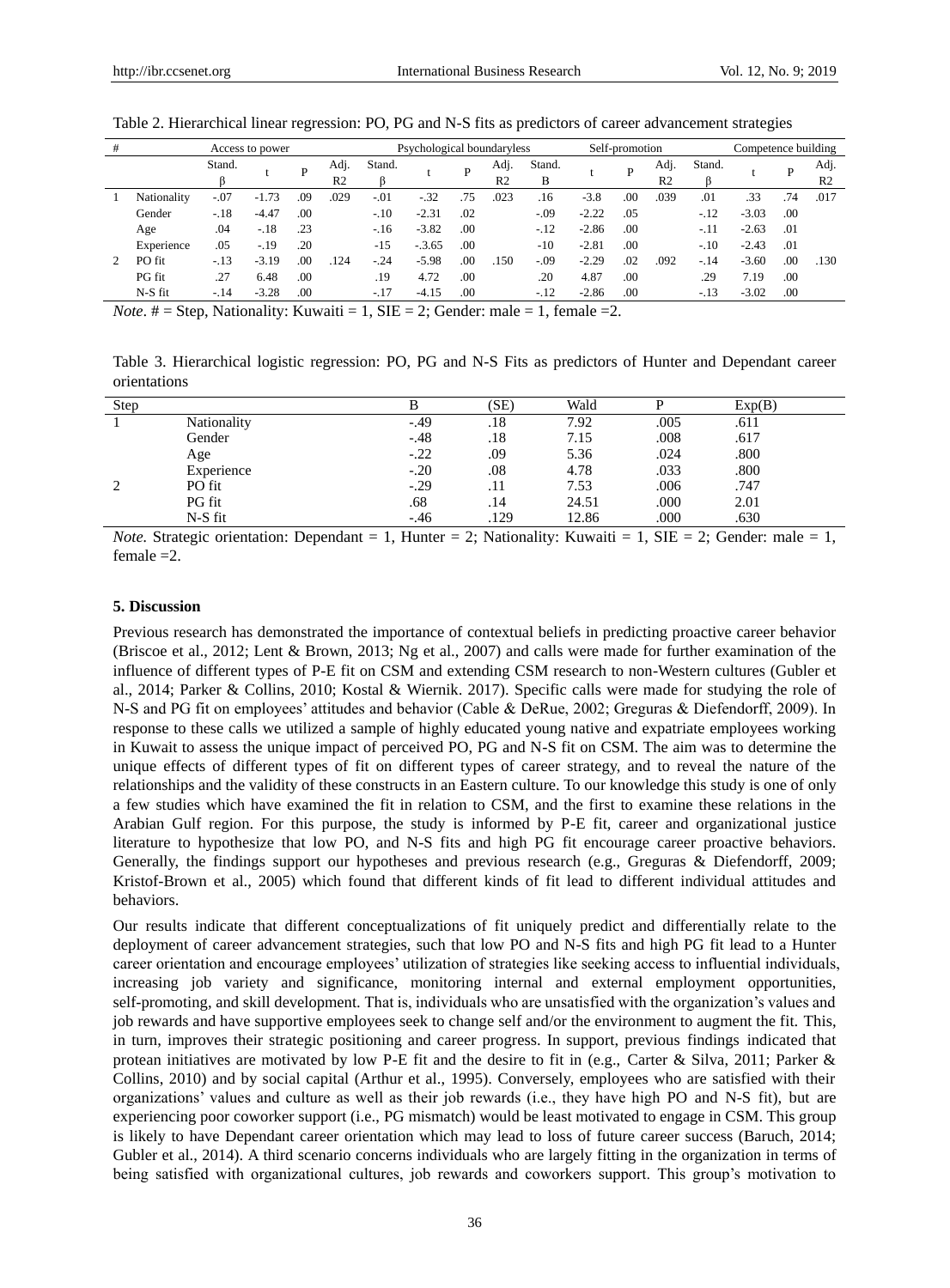engage in CSM can be sourced from coworkers' support.

The covariates reveal that Kuwaitis, men, and young and less experienced employees are more likely to have Hunter career orientation than their counterparts have. These results are consistent with the findings of Abdalla et al. (2019). These authors attributed the demographic differences in protean career behaviors to the Kuwaiti segmented labor market by gender and nationality. Also, the gender and age results are consistent with previous research (Segers et al. 2008), and with the highly masculine Arab culture which values age and seniority. The lower proactivity of SIEs is interesting as SIEs are considered an embodiment of proactive behavior (Cao et al., 2012). This may be attributed to their restrictive work environment in Kuwait (Hertog, 2012; Abdalla et al., 2019) and perhaps to poor management. Previous research has shown that managers were often unprepared to effectively manage expatriates (McEvoy & Buller, 2013). Below, we will discuss each of the fits separately.

# *5.1 PO Fit*

The findings suggest that when there is congruence between the employees' and organizations' value systems, individuals are likely to be less proactive, have Dependant career orientation and lower the deployment of all career advancement strategies, namely Access to power, Psychological boundaryless, Self-promotion and Competence building. The unique and consistent negative effects of PO fit on the four strategy types understudy, after controlling for N-S and PG fits, support the validity of these relations. The results substantiate career theories and empirical findings which suggest that positive environment discourages proactive behavior (Hirschi et al., 2013; Kostal & Wiernik, 2017). They are also consistent with P-E fit studies (e.g., Cable & Edwards, 2004; Cable & DeRue, 2002; Greguras & Diefendorff, 2009) which found unique positive effects of PO fit on organizational identification, citizenship and turnover decision when controlling for N-S fit, PG fit and other types of fit. The positive effect of PO fit on numerous types of behaviors and its negative effect on proactive behavior are expected because proactivity is often triggered by stressors. In this regard, Parker et al. (2010) and Cable and Edwards, (2004) argued that contentment with the fit between self-concept and organizational culture may encourage embeddedness and willingness to align one"s career with that of the organization, which, in turn, lowers the need for proactive career behavior. In other words, when employees' and organizations' values converge, collaborative spirit develops and employees become more contented, optimistic of a harmonious relation with their organization, and committed to the organization mission, and thus their proactive tendencies and desire to change the situation dampens. Conversely, when the values of the employees and organizations diverge, collaboration may diminish, and careers become contested terrains in which the organizations pursue strategic advantages based on their values and employees pursue personal advantages based on different sets of values. Consequently, employees engage in more proactive behaviors to protect their interests (Inkson & King, 2011). These arguments are supported by empirical findings which revealed that negative environments are stronger instigators of proactivity than positive ones (Lent & Brown 2013) because there is more need to take personal initiatives and corrective measures in challenging times (Briscoe et al., 2012). These explanations are consistent with Schneider's (1987) attraction-selection-attrition model, which posits that employees are attracted to join and stay in organizations that share similar characteristics or values to their own. Thus, our results substantiate current efforts to bridge PO fit and CSM theories.

#### *5.2 N-S Fit*

N-S fit is a component of the person-job fit. The findings suggest that, like PO fit, low N-S fit encourages engagement in CSM. That is, when employees perceive a poor correspondence between their career growth needs and the amount of job rewards, they tend to rectify the situation by intensifying the deployment of all four strategy types. For example, they may seek more access to their 'career gatekeepers', engage in self-promotion and skill development and search for alternative employment opportunities. These findings are consistent with organizational and vocational behavior research (Crawshaw et al, 2012; Hirschi et al 2013; Wang et al., 2014) which attests that incongruence and injustice are strong motivators of both boundaryless and protean career behaviors. The underlying premise linking N-S fit to CSM is that needs are the starting point of motivation, because employees expect that their jobs, careers and professions satisfy certain needs (Locke, 2000). When employees perceive N-S fit at the workplace, they are likely to experience meaningful careers which, in turn, may increase contentment and organization commitment and lower proactive behavior (Parker et al., 2010). However, if N-S fit is low, this may signal violation of their psychological contract due to failure of the current employment to provide a worthwhile returns on their investment (Rousseau, 1998). Hence, they may intensify the deployment of protean and boundaryless tactics to remedy the situation (King, 2001). These findings substantiate Inkson and King"s (2011) arguments presented above, regarding the conflict accruing from employees" and their organizations" divergent interests. Yet, CSM is seldom easy to deploy because proactive behavior is risky by nature, therefore, it is pursued when the work environment is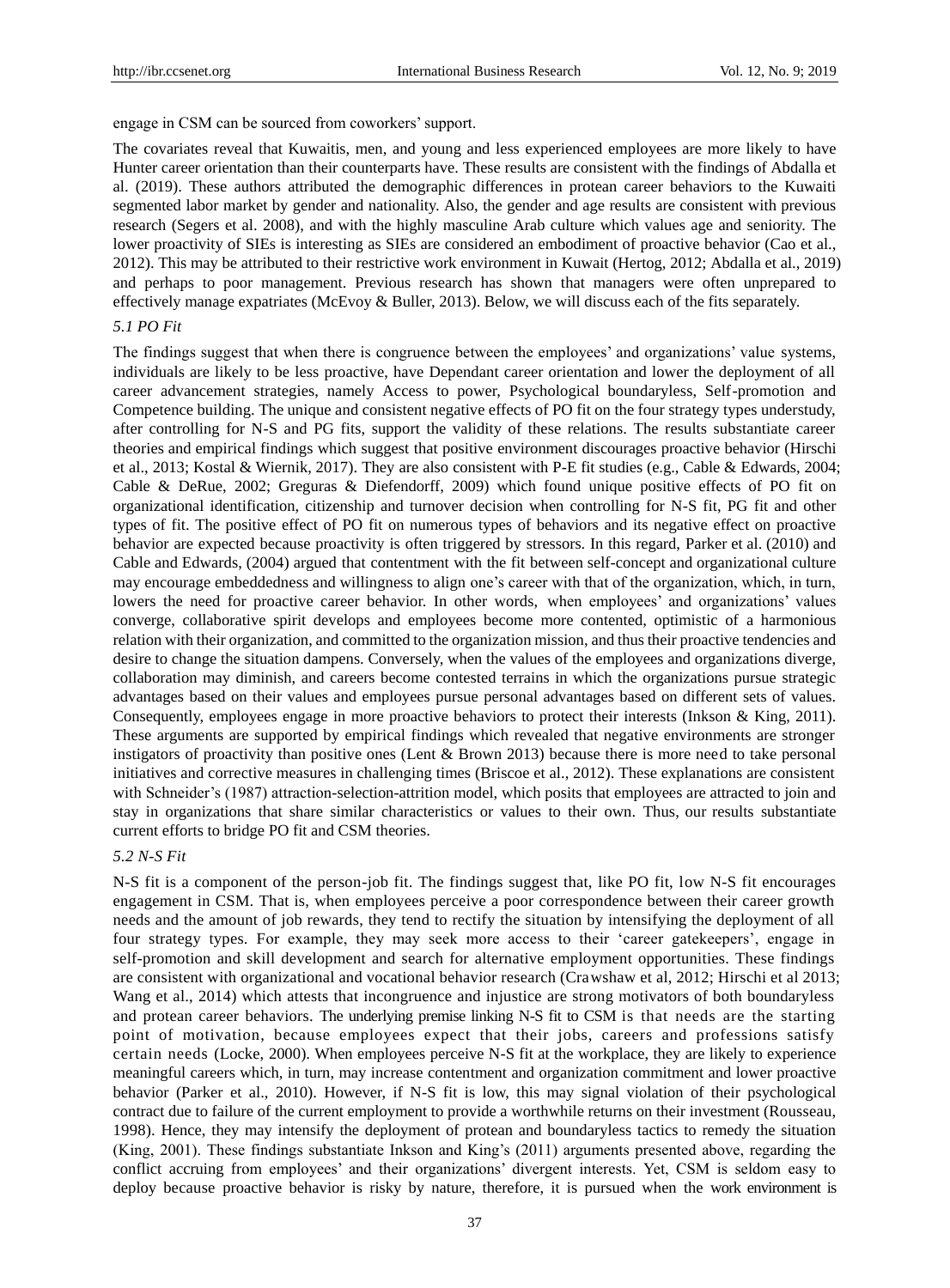conducive for the expression of one"s cognitive, emotional and physical selves without threat to their self-concept, dignity, status or career (Kahn, 1990). Thus, PG fit might provide the encouragement needed to engage in CSM. Interestingly, despite the high context culture of Kuwait, the findings of PO and N-S fit substantiate previous Western-based research and show that incongruencies in the employees' and organizations' values and employees' unfulfilled needs tend to encourage protean career behaviors. Thus, the study extends the N-S fit and CSM constructs' validity to the Middle Eastern region.

## *5.3 PG Fit*

PG fit increases engagement in CSM when the effects of PO and N-S fits are controlled. That is, unlike PO and N-S fits which decrease CSM, employees who receive work-related support from coworkers are more engaged in CSM and have stronger protean orientation than those with less supportive coworkers. Also, PG fit has greater unique effect on the four strategy types than PO and N-S fits. These findings could be attributed to the following: first, drawing from the theory of "intelligent career" (Arthur et al., 1995), PG fit is not only a complementary fit but also a career competency, thus it is expected to encourage CSM. The role of "knowing whom" competency as an enabler of CSM and a requirement for "intelligent careers" is well established in the literature. Coworkers" support is crucially important for coping with the stresses of today"s career demands because it provides members with direct technical and emotional career-related assistance, such as feedback, information and advocacy (Eby, Butts & Lockwood, 2003; Ng et al., 2005). Second, it has been argued that since coworkers are rarely the cause of PO and N-S misfits, their support is often positive unlike the supervisors". As mentioned before, supervisors might be considered as part of the misfit problem hence their support might be perceived as false (Mayo, 2012). Third, the findings are also consistent with organizational behavior research which indicates that members of cohesive workgroups seek consensual validation of their personal actions and beliefs from their groups, and seek the group"s support and backing, and hence feel more empowered to take proactive actions (Adkins & Meglino, 1996; Ng et al., 2005). Fourth, coworker support might be more needed and effectual in the Arab region because of the high power-distance, collectivistic and low agency culture, as well as the Arab's strong tendency for risk aversion.

It is worth noting that PG fit is a relatively new construct and when conceptualized in terms of values congruence and not team support, it produces weak and inconsistent relations with individual attitudes and behavior (Greguras & Diefendorff, 2009). This led these authors and others to call for more research to explore the different conceptualizations of this construct. In response, this study examined the impact of PG fit on CSM and found a strong relationship between the two constructs. We surmise that the robust effects of PG fit in this study may relate to the construct's emphasis on support received by the employees from coworkers and not the congruence of their values. In support, Cable and DeRue (2002) found that competence-based fit and complementary fit (i.e., fulfilling needs through support) are more effective behavior antecedents than supplementary fit (values congruence). Further, the robust effect of PG fit on CSM may also be attributed to Arabs" strong in-group collectivistic culture, whereby people define career success in social terms, such as acceptance by the in-group and social standing (Abdalla and Al-Homoud, 2012). Given the Arabs' traditional culture, we surmise that those with in-group support and "knowing whom" career competency will have a stronger sense of control and empowerment (Inkson & Arthur, 2001), and hence feel more encouraged to engage in CSM.

Taken together, the results support previous findings and extend P-E fit and CSM theories to the Arab region. They suggest that employees deploy a wide variety of tactics to fit in so as to enhance their careers. They are more energized to use these tactics when they have supportive workgroups, when their needs are not met by the job and when their personal values are incongruent with their organization"s values. From this perspective the results confirm the assertions that N-S, PG and PO fit are important to employees" career advancement and operate through processes that are separate and distinct (Cable & Edwards, 2004). The differential effects of the different types of fit on CSM revealed by this study suggest that the seemingly inconsistent findings concerning contextual effects on CSM reported by previous research (e.g., Hirschi et al, 2013) may relate to differences in the types of contextual factors used in those studies.

#### **6. Conclusions, Practical Implications and Limitations**

P-E fit needs to be adequately understood within career development research (Parker & Collins, 2010; Halbesleben, 2010) to advance formal knowledge and form more effective socio-economic settings that optimize employees" career development, performance and wellbeing. While existing CSM studies have primarily attempted to isolate socio-economic factors, which predict employees" proactive career behavior, this analysis extended CSM research base by employing a P-E fit theoretical framework, frequently used to predict employees" attitudes and behavior, but very rarely seen in CSM research. Specifically, we explored three types of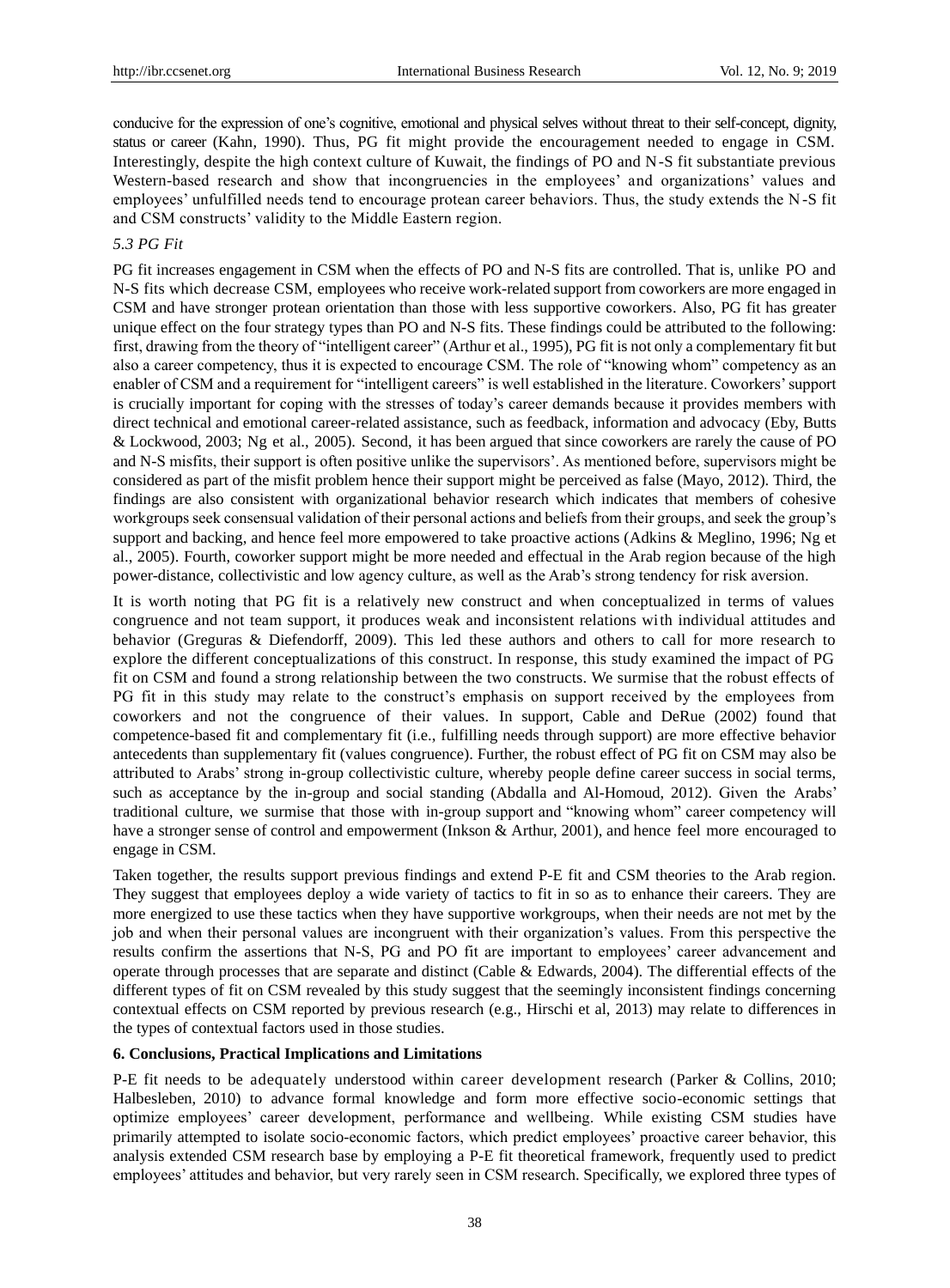P-E fit namely, PO, PG and N-S fits, that might foster or undermine employees' engagement in CSM in the low agency and traditional, Kuwaiti context. We sought to contribute to the emerging research assessing how unique is the contributions of different types of fit on employees' attitudes and behaviors as well as to bridge P-E fit, career and organizational support literature. The analysis incorporated multiple measures of fit simultaneously, a strategy that has been recommended by some industrial and organizational psychology researchers, but not common in fit research (Kristof- Brown, Jansen, & Colbert, 2002; Tak, 2011).

Taking the findings of the current study in total, it was evident that fit matters in the emergence of self-directed career management of young highly educated employees in Kuwait. The relations between fit and CSM were found to be consistent with previous Western-based data (Kristof-Brown et al., 2002). These findings demonstrate that PO, PG and N-S fit can have simultaneous and independent effects on CSM, and that the intensity and direction of the effects may differ depending on the type of fit. They substantiate previous research which found that employees distinguish between PO, PG and N-S fit perception and that incongruencies between the employees" values and needs and what their organizations offer motivate protean career behavior. Research that clarifies the complexities through which P-E fit influences career proactive behavior will continue to inform the theory and practice about the role that fit plays in employees" and organizations" prosperity.

The most straightforward implication of the present findings is that managers should be aware of the divergent effects of different kinds of fit on employees' career behavior, particularly those that increase employees' stressors, like the incongruence between employees and their organizations in terms of value-systems, needs and supplies. Eliminating such incongruence may lessen the CSM burdens shouldered by today"s employees. To increase P-E fit, managers may find it particularly valuable to develop organizational "standards of fit" and compare their performance relative to other firms or industry benchmarks. Such information is essential for HRM decisions and is helpful to employees and counselors involved in CSM and career development. The main limitations of this study are that it is cross-sectional and applied only self-report methods. However, the high validity and reliability of the constructs support the value and contributions of the study.

#### **Acknowledgement**

This study was partially funded by Kuwait Foundation for the Advancement of Science, Kuwait.

## **References**

- Abdalla, I. (2006). Human resource management in Qatar, in P. S. Budhwar, and K. Mellahi, (Eds.). *Managing Human Resources in the Middle East*, (pp. 121-144). Global HRM Research Monograph Series, London, England, Routledge.
- Abdalla, I. A., Al Homoud, M. A., & Muhammad, A. H. (2019). Demographic Differences in Protean Career Behavior: A Study of a High Demographic Inequality Labor Market. *International Journal of Business and Management*, *14*(8), 25-40. https://doi.org/10.5539/ijbm.v14n8p25
- Abdalla, I., & Al-Homoud, M. (2012). Foreign faces in Kuwaiti places: the challenges of human capital utilization in Kuwait. *International Journal of Business and Management*, *7*(2), 1-12. <https://doi.org/10.5539/ijbm.v7n20p1>
- Adkins, C. L., & Meglino, B. M. (1996). Value congruence between coworkers and its relationship to work outcomes. *Group and Organization Management*, *21,* 439-460. [https://doi.org/10.1177/1059601196214005](https://doi.org/10.1177%2F1059601196214005)
- Arthur, M. B., & Rousseau D. M. (1996). Introduction: the boundaryless career as a new employment principle, in Arthur, M. B., and Rousseau D. M. (Eds.), *The boundaryless career.* New York, Oxford University Press, 3-20.
- Arthur, M. B., Claman, P. H., & DeFillippi, R. J. (1995). Intelligent enterprise, intelligent careers, *The Academy of Management Executive*, *9*(4), 7-20[. https://doi.org/10.5465/ame.1995.9512032185](https://doi.org/10.5465/ame.1995.9512032185)
- Arthur, M. B., Inkson, K., & Pringle, J. K. (1999). *The New Careers*, Sage, London, Pages (1999).
- Ashford, S. J., & Black, J. S. (1996). Proactivity during organizational entry: the role of desire for control. *Journal of Applied Psychology, 81,* 199-214. https://doi.org/10.1037/0021-9010.81.2.199
- Baruch, Y. (2014). The development and validation of a measure for protean career orientation. *The International Journal of Human Resource Management*, *25*(19), 2702-2723. <https://doi.org/10.1080/09585192.2014.896389>
- Briscoe, J. P., & Hall, D. T. (2006). The interplay of boundaryless and boundaryless careers combinations and implications. *Journal of Vocational Behavior*, *69,* 4-18[.https://doi.org/10.1016/j.jvb.2005.09.003](https://doi.org/10.1016/j.jvb.2005.09.003)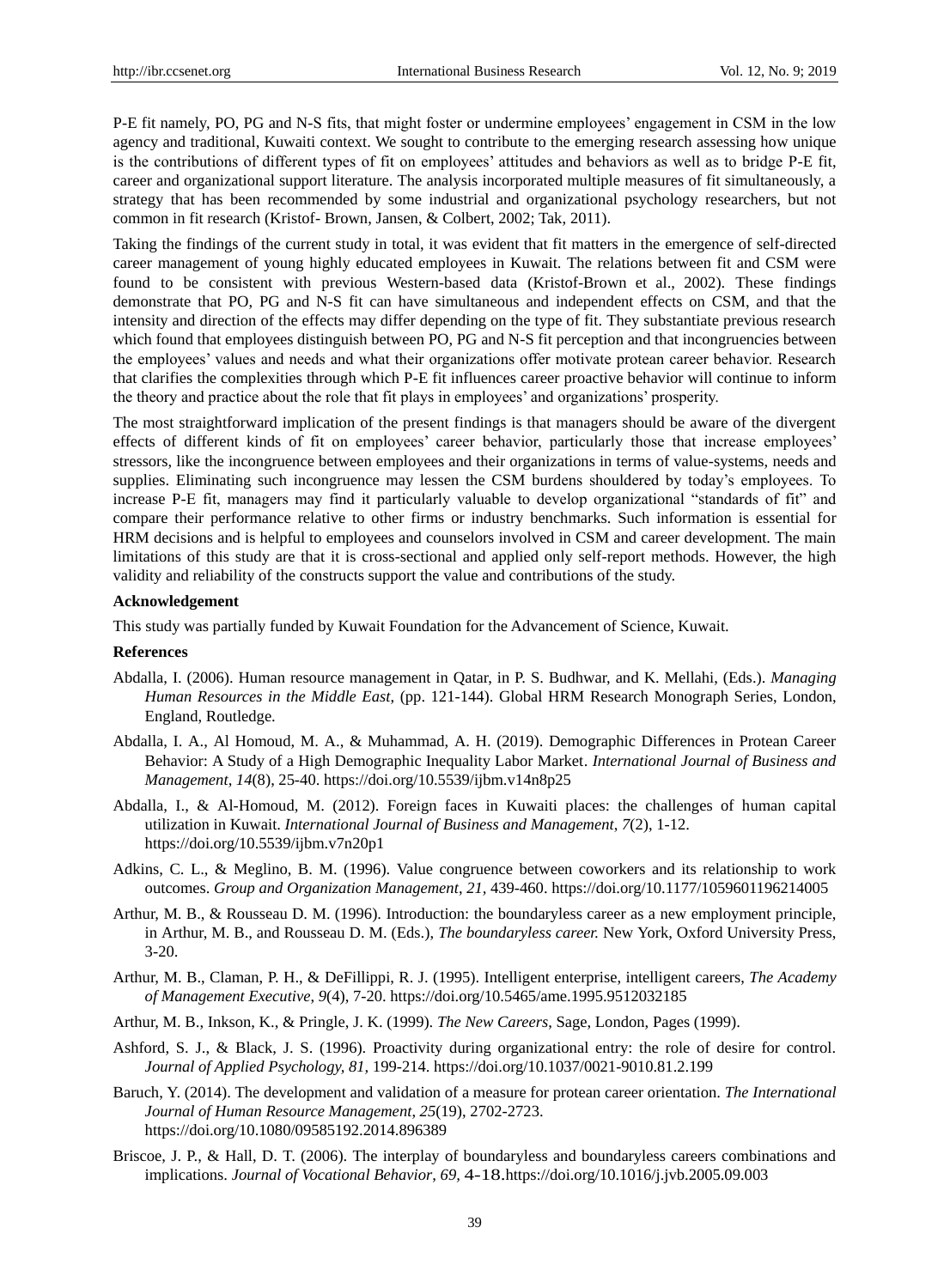- Briscoe, J. P., Henagan, S. C., Burton, J. P., & Murphy, W. M. (2012). Coping with an insecure employment environment: the differing roles of protean and boundaryless career orientations. *Journal of Vocational Behavior*, *80*, 308-316. https://doi.org/10.1016/j.jvb.2011.12.008
- Brislin, R. W. (1970). Back-translation for cross-cultural research. *Journal of Cross-Cultural Psychology*, *1*(3), 185-216. [https://doi.org/10.1177/135910457000100301](https://doi.org/10.1177%2F135910457000100301)
- Cable, D. M., & Edwards, J. R. (2004). Complementary and supplementary fit: a theoretical and empirical integration. *Journal of Applied Psychology, 89*(5), 822-834. https://doi.org/10.1037/0021-9010.89.5.822
- Cable, D., & DeRue, D. (2002). The convergent and discriminant validity of subjective fit perceptions. *Journal of Applied Psychology, 87*(5), 875-884.
- Cao, L., Hirschi, A., & Deller, J. (2012). Self-initiated expatriates and their career success. *Journal of Management Development*, *31*(2), 159-172.<https://doi.org/10.1108/02621711211199494>
- Carter, N., & Silva, C, (2011). *The Myth of the Ideal Worker: Does doing all the right things get women ahead?* Catalyst Publication, New York, NY.
- Crawshaw, J. R., Dick, V. R., & Brodbeck, F. C. (2012). Opportunity, fair process and relationship value: career development as a driver of proactive work behavi*or. Human Resource Management Journal, 22*(1), 4-20. https://doi.org/10.1111/j.1748-8583.2011.00169.x
- De Vos, A., & Soens, N. (2008). Protean Attitude and Career success: The mediating role of self-management, *Journal of Vocational Behavior*, *73,* 449-456.<https://doi.org/10.1016/j.jvb.2008.08.007>
- [Direnzo,](https://journals.aom.org/doi/abs/10.5465/amr.2009.0333) M. S., & [Greenhaus,](https://journals.aom.org/doi/abs/10.5465/amr.2009.0333) J. (2011). [Job search and voluntary turnover in a boundaryless world: a Control](https://journals.aom.org/doi/full/10.5465/amr.2009.0333)  [Theory perspective.](https://journals.aom.org/doi/full/10.5465/amr.2009.0333) *A[cademy of Management Review,](file:///C:/Users/Prof.%20Ikhlas%20Abdalla/Documents/ademy%20of%20Management%20Review) [36](file:///C:/Users/Prof.%20Ikhlas%20Abdalla/AppData/Local/Temp/36(3)*(*3*), 567-589. <https://doi.org/10.5465/amr.2009.0333>
- Eby, L. T., Butts, M., & Lockwood, A. (2003). Predictors of success in the era of the boundaryless career. *[Journal of Organizational Behavior,](http://www.emeraldinsight.com/action/showLinks?crossref=10.1002%2Fjob.214&isi=000185122000002) 24*(6), 689-708[. https://doi.org/10.1002/job.214](https://doi.org/10.1002/job.214)
- Edwards, J. R. (1991). Person-job fit: A conceptual integration, literature review, and methodological critique. In C. L. Cooper & I. T. Robertson (Eds.), *International Review of Industrial and Organizational Psychology, 6,*  283-357. Oxford, England: John Wiley & Sons.
- Greguras, G. J. J., & Diefendorff, J. M. (2009). Different fits satisfy different needs: Linking person-environment fit to employee commitment and performance using self-determination theory. *Journal of Applied Psychology*, *94*(2), 465-477. https://doi.org/10.1037/a0014068
- Gubler, M., Arnold, J., & Coombs, C. (2014). Organizational boundaries and beyond: a new look at the components of boundaryless career orientation. *Career Development International*, *19*(6), 641-667. https://doi.org/10.1108/CDI-11-2013-0143
- Hair, J. F., Black, W. C., Babin, B. J., Anderson, R. E., & Tatham, R. L. (2006). *Multivariate Data Analysis*, 6th ed., NJ, Pearson Education Inc.
- Halbesleben, J.R. (2010). Sources of social support and burnout: a meta-analytic test of conservation of resources model. *Journal of Applied Psychology*, *91,* 1134-1145. https://doi.org/10.1037/0021-9010.91.5.1134
- Hertog, S. (2012). A comparative assessment of labor market nationalization policies in the GCC, in Hertog, S. (ed.), *National employment, migration and education in the GCC*. *The Gulf Region: economic development and diversification*, Gerlach Press, Berlin, Germany.
- Hirschi, A., Lee, B., Porfeli, E., & Vondracek (2013). Proactive motivation and engagement in career behaviors: Investigating direct, mediated, and moderated effects. *Journal of Vocational Behavi*or, *83*(1), 31-40. <https://doi.org/10.1016/j.jvb.2013.02.003>
- Hofstede, G. (2001). Culture's Consequences: comparing values, behaviors, institutions, and organizations across nations (2nd ed.), CA, Sage.
- Inkson, K., & Arthur, M. B. (2001). How to be a successful career capitalist. *Organizational Dynamics, 30*(1), 48-61. https://doi.org/10.1016/S0090-2616(01)00040-7
- Inkson, K., & King, Z. (2011). Contested terrain in careers: A psychological contract model. *Human Relations, 64*(1), 37-57. https://doi.org/10.1177/0018726710384289
- Kahn, W. A. (1990). Psychological conditions of personnel engagement and disengagement at work. *Academy of Management Journal*, *33*(4), 692-724[. https://doi.org/10.5465/256287](https://doi.org/10.5465/256287)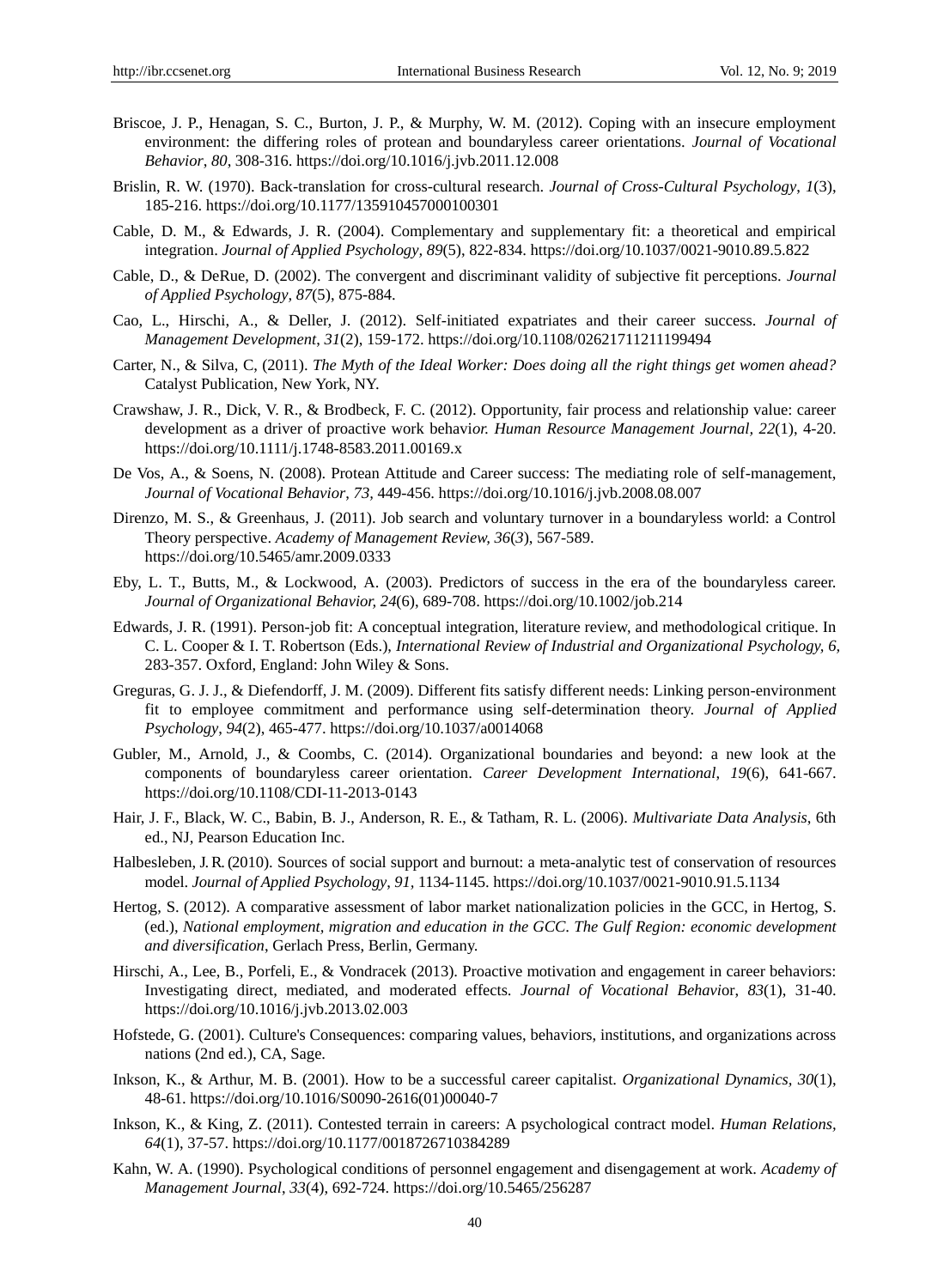- King, Z. (2001). Career self-management: a framework for guidance of employed adults. *British Journal of Guidance and Counselling*, *29*(1), 65-78.<https://doi.org/10.1080/03069880020019365>
- Kostal, J. W., & Wiernik, B. M. (2017). A meta-analytic investigation of demographic differences in protean, boundaryless, and proactive career orientations. *Career Development International*, *22*(5), 520-545. <https://doi.org/10.1108/CDI-08-2017-0139>
- Kristof, A. L. (1996). Person-organization fit: an integrative review of its conceptualizations, measurement, and implications. *Personnel Psychology*, *49,* 1-49.<https://doi.org/10.1111/j.1744-6570.1996.tb01790.x>
- Kristof-Brown, A. L., Jansen, K. J., & Colbert, A. E. (2002). A policy-capturing study of the simultaneous effects of fit with jobs, groups, and organizations. *Journal of Applied Psychology, 87*(5), 985-993. https://doi.org/10.1037/0021-9010.87.5.985
- Kristof-Brown, A. L., Zimmerman, R. D., & Johnson, E. C. (2005). Consequences of individuals" fit at work: a meta-analysis of person-job, person-organization, person-group, person-supervisor fit. *Personnel Psychology*, *58,* 281-342.<https://doi.org/10.1111/j.1744-6570.2005.00672.x>
- Lent, R., & Brown, S. (2013). Social cognitive model of career self-management: towards a unifying view of adaptive career behavior across the life span. *Journal of Counseling Psychology*, *60*(4), 557-568. https://doi.org/10.1037/a0033446
- Locke, E. (2000). Motivation, cognition, and action: an analysis of studies of task goals and knowledge. *Journal of Applied Psychology*, *49*(3), 408-429. https://doi.org/10.1111/1464-0597.00023
- Mayo, M., Sanchez, J. I., Pastor, J. C., & Rodriguez, A. (2012). Supervisor and coworker support: a source congruence approach to buffering role conflict and physical stressors. *The International Journal of Human Resource Management*, *23*(18), 3872-3889. https://doi.org/10.1080/09585192.2012.676930
- McEvoy, G., & Buller, P. F. (2013). Research for practice: The management of expatriates. *Thunderbird International Business Review*, *55*(2), 213-226. https://doi.org/10.1002/tie.21536
- Ng, T. W., Eby, L. T., Sorensen, K. L., & Feldman, D. C. (2005). Predictors of objective and subjective career success: a meta-analysis. *Personnel Psychology[, 58\(2](file:///C:/Users/Prof.%20Ikhlas%20Abdalla/AppData/Local/Temp/58(2)*), 367-408. <https://doi.org/10.1111/j.1744-6570.2005.00515.x>
- Ng, T., Sorensen, K., Eby, T., & Feldman, D. (2007). Determinants of job mobility: a theoretical integration and extension. *Journal of Occupational and Organizational Psychology*, 80, 363-386. <https://doi.org/10.1348/096317906X130582>
- Parker, S. K., & Collins, C. G. (2010). Taking Stock: integrating and differentiating multiple proactive behaviors. *Journal of Management*, *36*(3), 633-662. https://doi.org/10.1177/0149206308321554
- Parker, S., Bindle, U., & Straus, K. (2010). Making things happen: a model of proactive motivation. *Journal of Management*, *20*(10), 827-856. https://doi.org/10.1177/0149206310363732
- Rousseau, D. M. (1998). The "problem" of the psychological contract considered". *The Journal of Organizational Behavior, 19*(S1), 665-671. [https://doi.org/10.1002/\(SICI\)1099-1379\(1998\)19:1+<665::AID-JOB972>3.0.CO;2-X](https://doi.org/10.1002/(SICI)1099-1379(1998)19:1+%3c665::AID-JOB972%3e3.0.CO;2-X)
- Ryan, R. M., & Deci, E. L. (2000). Self-determination theory and the facilitation of intrinsic motivation, social development and wellbeing. *American Psychologist*, *55,* 68-78. https://doi.org/10.1037/0003-066X.55.1.68
- Schneider, B. (1987). The people make the place. *Personnel Psychology*, *40,* 437-453. <https://doi.org/10.1111/j.1744-6570.1987.tb00609.x>
- Schwartz, S. H. (1992). Universals in the content and structure of values: Theoretical advances and empirical tests in 20 countries. *Advances in Experimental Social Psychology*, *25,* 1-65. [https://doi.org/10.1016/S0065-2601\(08\)60281-6](https://doi.org/10.1016/S0065-2601(08)60281-6)
- Segers, J., Inceoglu, I., Vloeberghs, D., Bartram, D., & Henderickx, E. (2008). Protean and boundaryless careers: a study on potential motivators. *Journal of Vocational Behavior, 73,* 212-230. https://doi.org/10.1016/j.jvb.2008.05.001
- Seibert, S. E., Kraimer, M. L., & Crant, J. M. (2001). What do proactive people do? A longitudinal model linking proactive personality and career success. *Personnel Psychology*, *54*(4), 845-874. <https://doi.org/10.1111/j.1744-6570.2001.tb00234.x>
- Seong, J. Y., & Kristof-Brown, A. L. (2012). Testing multidimensional models of person‐group fit. *Journal of*